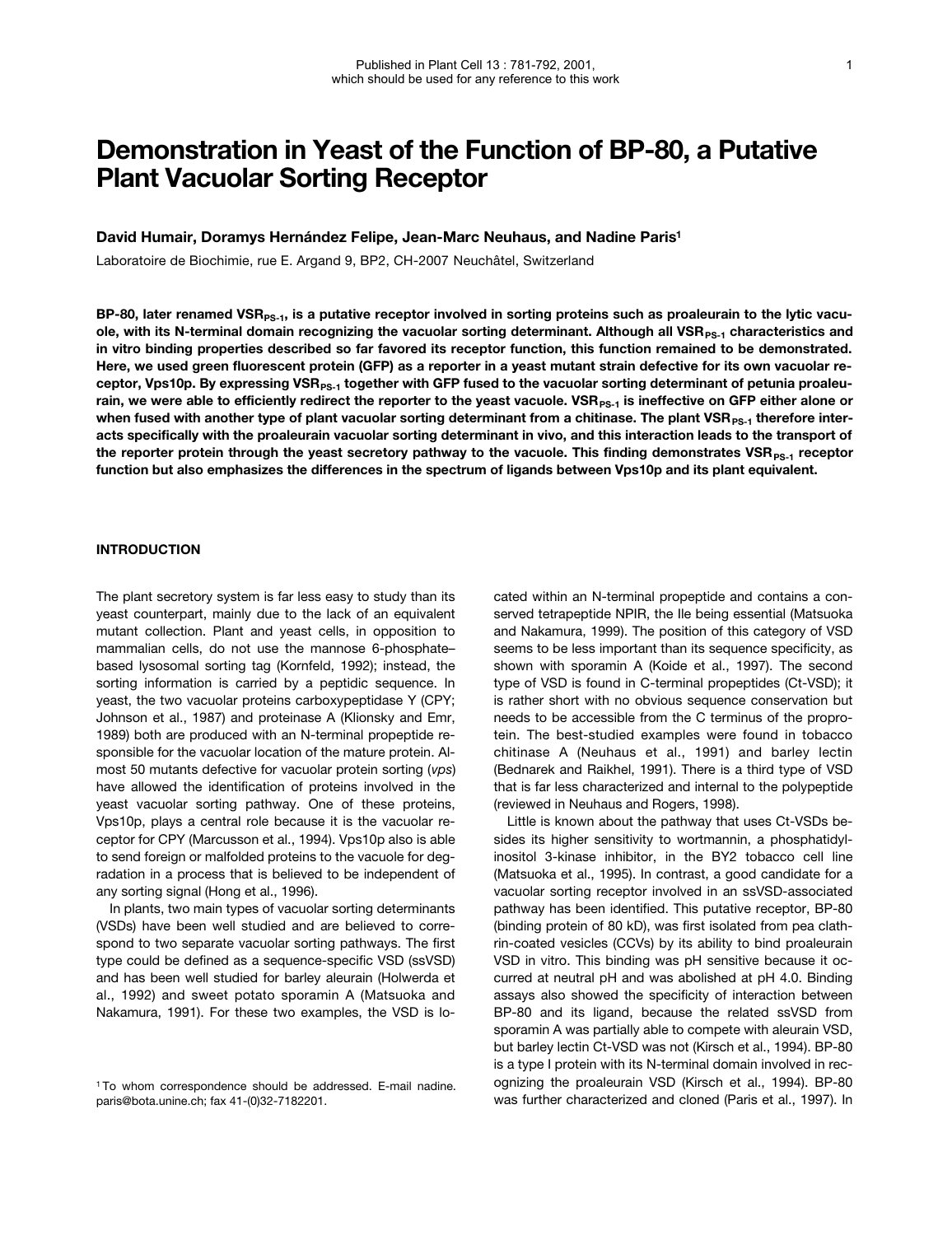addition to CCVs, it is localized in dilated ends of the Golgi apparatus, a possible plant *trans*-Golgi network, as well as in small structures next to the central vacuole that are assumed to be prevacuoles (Paris et al., 1997). Several homologs were identified in different species, including Arabidopsis, rice, and maize. BP-80 therefore was renamed VSR<sub>PS-1</sub> (vacuolar sorting receptor from *Pisum sativum* number 1; Paris et al., 1997).

Although all of its characteristics favor its role as a vacuolar sorting receptor, the function of  $VSR_{PS-1}$  has not been proven, and such a demonstration is always a challenge. Here, we set up an in vivo test in yeast to demonstrate the vacuolar sorting and targeting functions of  $VSR_{PS-1}$ . In a yeast strain deficient for the main vacuolar sorting receptor, Vps10p, we expressed VSR<sub>PS-1</sub> together with green fluorescent protein (GFP) fused to various VSDs. In this mutant yeast, our reporter accumulated in the vacuole exclusively when it was fused to the proaleurain VSD and expressed together with the putative receptor VSR<sub>PS-1</sub>. This not only demonstrated that VSR<sub>PS-1</sub> interacts with aleurain VSD in vivo but also that this interaction leads to transport of the reporter through the yeast secretory system to the vacuole. This assay therefore provides a straightforward tool to address the specificity of interaction between  $VSR_{PS-1}$  and its ligand in vivo, and we already have found that the plant receptor has a more restricted set of ligands than its yeast equivalent Vps10p.

## **RESULTS**

## **GFP Is an Appropriate Reporter in Which to Study Plant VSDs in Yeast**

It has been reported that a potentially secreted form of GFP was sent to the vacuole in wild-type yeast (Kunze et al.,

| Sec-GFP  | $s.p.-GFP$                                          |
|----------|-----------------------------------------------------|
| CPY-GFP  | s.p.-ISLORPLGLDKDVLLOAAEKFGLDLDLDHL-GFP             |
| GFP-Chi  | s.p.-GFP-DLLVDTM                                    |
| aleu-GFP | s.p.-RTANFADENPIRQVVSDSFHELES-GFP                   |
|          | (barley aleurain s.p.-SSSSFADSNPIRPVTDRAASTLES-GFP) |

#### **Figure 1.** Constructs Used in This Study.

Sec-GFP, the secreted form of GFP in which the Arabidopsis chitinase B signal peptide (s.p.) was fused to GFP5 (GFP); CPY-GFP, the signal peptide and the N-terminal propeptide from the yeast CPY (detailed) were fused to GFP5; GFP-Chi, the Ct-VSD of the tobacco chitinase A (detailed) was fused to the secreted form of GFP (Sec-GFP); aleu-GFP, the CPY signal peptide was fused with petunia aleurain VSD (detailed) to the N terminus of GFP5. For comparison (in parentheses), the corresponding sequence of the previously described VSD from barley proaleurain (Holwerda et al., 1992) is shown. Underlined amino acids are essential for vacuolar targeting.

1999). To determine whether this was also the case in a strain with a disrupted gene for the yeast vacuolar receptor Vps10p ( $\Delta v$ ps10), we transformed this mutant yeast with the two control constructs represented in Figure 1, a secreted GFP (Sec-GFP) and a GFP fused to the yeast CPY vacuolar signal (CPY–GFP).

The potentially secreted form of the reporter, Sec-GFP, was expressed in a  $\Delta v$ ps10 mutant strain, and the intracellular accumulation pattern of fluorescence was analyzed and compared with that found in a wild-type yeast cell. The resulting transformed strains were observed using a confocal microscope, as shown in Figure 2A (Sec-GFP). The wildtype yeast strain showed GFP fluorescence (green) accumulating intracellularly, meaning that our reporter is efficiently produced and fluoresces in yeast. The subcellular location of the reporter (green) can be clearly identified as vacuolar by using a dye specific for the vacuolar membrane, FM 4-64 (red). For more clarity, a set of four images is presented from the same cells, the third one representing a merged and pseudocolored image of GFP in green and FM 4-64 in red. Unlike the wild type, the  $\Delta v$ ps10 strain (Figure 2A, Sec-GFP) was not able to retain the reporter Sec-GFP intracellularly because no GFP-linked fluorescence was accumulated in these cells. This result clearly showed that the absence of fluorescence in the mutant strain is the result of VPS10 disruption. We then assessed by immunoblot (Figure 2B) the ratio of GFP found in the medium to GFP retained within the cell for both strains. Some Sec-GFP was clearly found in the cell fraction (c) both from a wild-type and a mu $tant strain ( $\Delta vps10$ ), but the amount of GFP was significantly$ lower when the gene for Vps10p was disrupted. This finding indicated, as described previously (Kunze et al., 1999), that GFP is sent to the vacuole in wild-type yeast, and our results additionally demonstrated that this is due to Vps10p activity. This is also in accord with previous observations showing a low specificity for Vps10p that can send to the vacuole for degradation many proteins that are either foreign to yeast or not properly folded (Hong et al., 1996).

We similarly tested how the yeast vacuolar determinant from CPY was handled by yeast when fused to GFP. We expressed the construct CPY-GFP (Figure 1) in both the wildtype and  $\Delta v$ ps10 strains and observed the cells by confocal microscopy, as shown in Figure 2A (CPY-GFP). As expected, the CPY-GFP was found predominantly in the central vacuole of the wild-type yeast because the GFPfluorescent structures (green) were clearly surrounded by the vacuolar membrane marker (red). In contrast with the wild type, the mutant strain ( $\Delta v$ ps10) no longer accumulated a detectable amount of CPY-GFP in the vacuole. These results were reinforced by immunoblot analysis (Figure 2B). As seen on the CPY-GFP immunoblot, a significant proportion of reporter protein was secreted (m) by mutant cells  $(\Delta vps10)$  compared with wild-type cells. The amount of CPY-GFP still found intracellularly by  $\Delta v$ ps10 cells (c) may represent a form of the reporter on its way out of the cell with a uniform and weak fluorescent pattern under confocal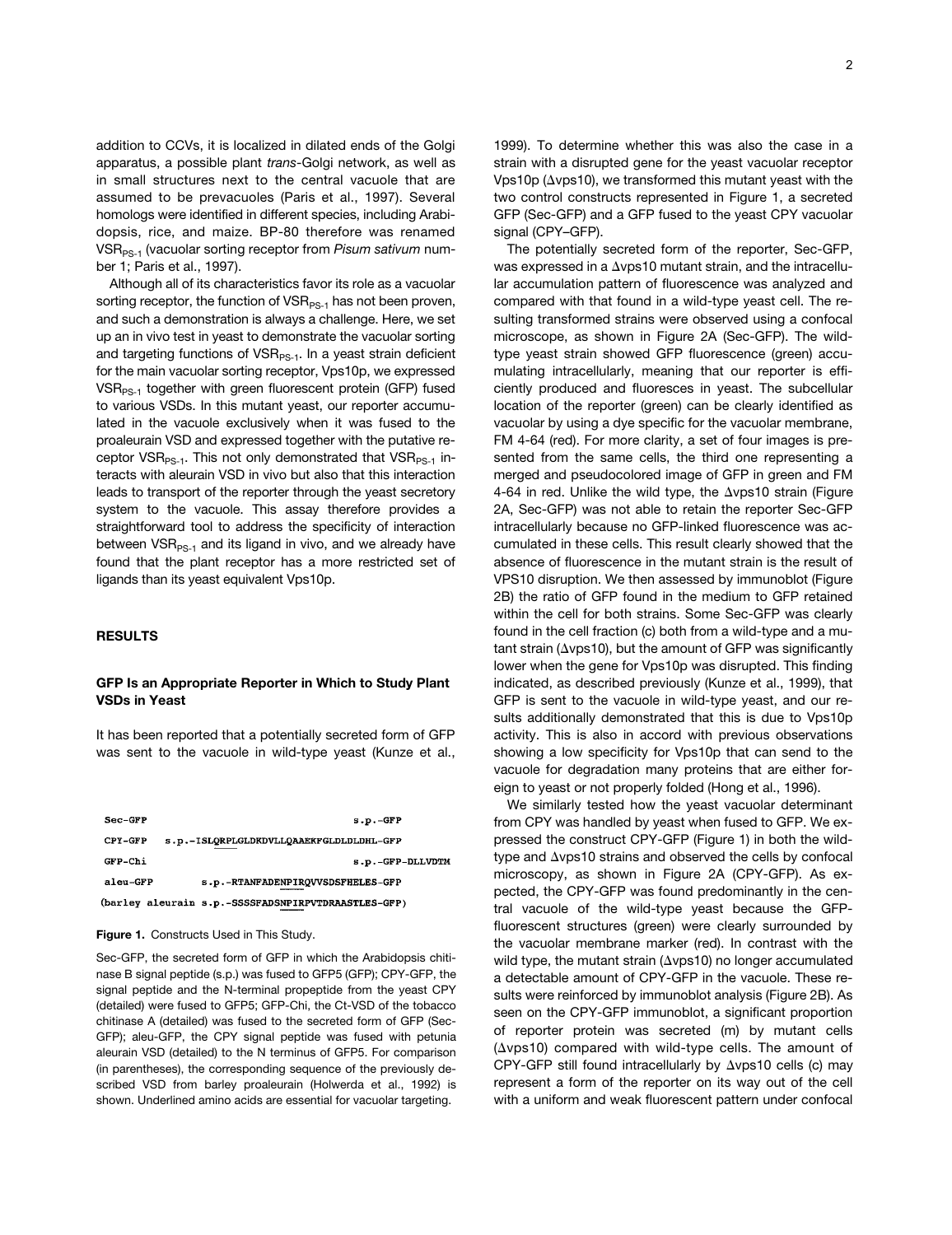

**Figure 2.** Vps10p-Dependent Vacuolar Localization of Sec-GFP and CPY-GFP in Yeast.

**(A)** The living cells were visualized with a confocal microscope after

microscopy, as is seen occasionally in some yeast. Most importantly, GFP did not accumulate in any specific subcellular location, including the vacuole.

Although confocal microscopy leads to comparable GFP images for CPY-GFP and Sec-GFP expressed in yeast, immunoblot analysis (Figure 2B) showed that the reporter was more efficiently retained inside the wild-type cells when it carried the additional CPY vacuolar signal. This could mean that there is a signal-specific mechanism linked to the presence of the CPY determinant in addition to the retention mechanism involved in sending foreign or malfolded proteins to the vacuole. This finding suggests that, like the CPY vacuolar signal, any potential vacuolar determinant will be exposed properly to the sorting system when fused to the GFP reporter. In addition, the fact that neither Sec-GFP nor CPY-GFP was found in the vacuole of the mutant strain showed that there is no targeting machinery, independent of Vps10p, that will send GFP to the vacuole. Therefore, these control constructs allowed us to conclude that (1) GFP can be used as a reporter for vacuolar sorting in a yeast strain that lacks a functional Vps10p, and (2) GFP should properly present a given VSD to its appropriate receptor.

# **The Petunia Aleurain Propeptide Is Sufficient, in Plants, to Target GFP to the Vacuole**

We wanted to test two types of plant signals that are presumably representative of two different vacuolar sorting pathways. The tobacco chitinase A VSD is sufficient to send GFP5 to a neutral pH vacuole in tobacco protoplasts (Di Sansebastiano et al., 1998). We also wanted to use a representative of the sequence-specific type of signal, the barley aleurain VSD (Holwerda et al., 1992). In barley proaleurain, the VSD is composed of 24 amino acids organized in three subgroups, each of which is able to partially redirect a normally secreted protein to the vacuole in protoplasts from tobacco-derived suspension cells. Unfortunately, because codon use preferences are very different between cereals and yeast, we had to replace the well-described barley aleurain VSD with an equivalent coding sequence from the dicot

24 hr of induction. The constructs, either a secreted form of GFP (Sec-GFP) or a GFP fused to the yeast vacuolar signal from CPY (CPY-GFP), were expressed in wild-type cells (WT) or in a yeast disrupted for the gene encoding the vacuolar receptor Vps10p  $(\Delta vps10)$ . Each condition combines four images from the same cells: from left to right, GFP fluorescence, FM 4-64 staining of a vacuolar membrane, a pseudocolored merged image with GFP in green and FM 4-64 in red, and the transmitted light image. Bars =  $5 \mu m$ .

**(B)** After 24 hr of induction, the transformed cells were separated in two fractions: the cell extract (c) and the medium (m). Both extracts then were immunolabeled with anti-GFP antibodies. Molecular masses of standards are indicated to the left in kilodaltons.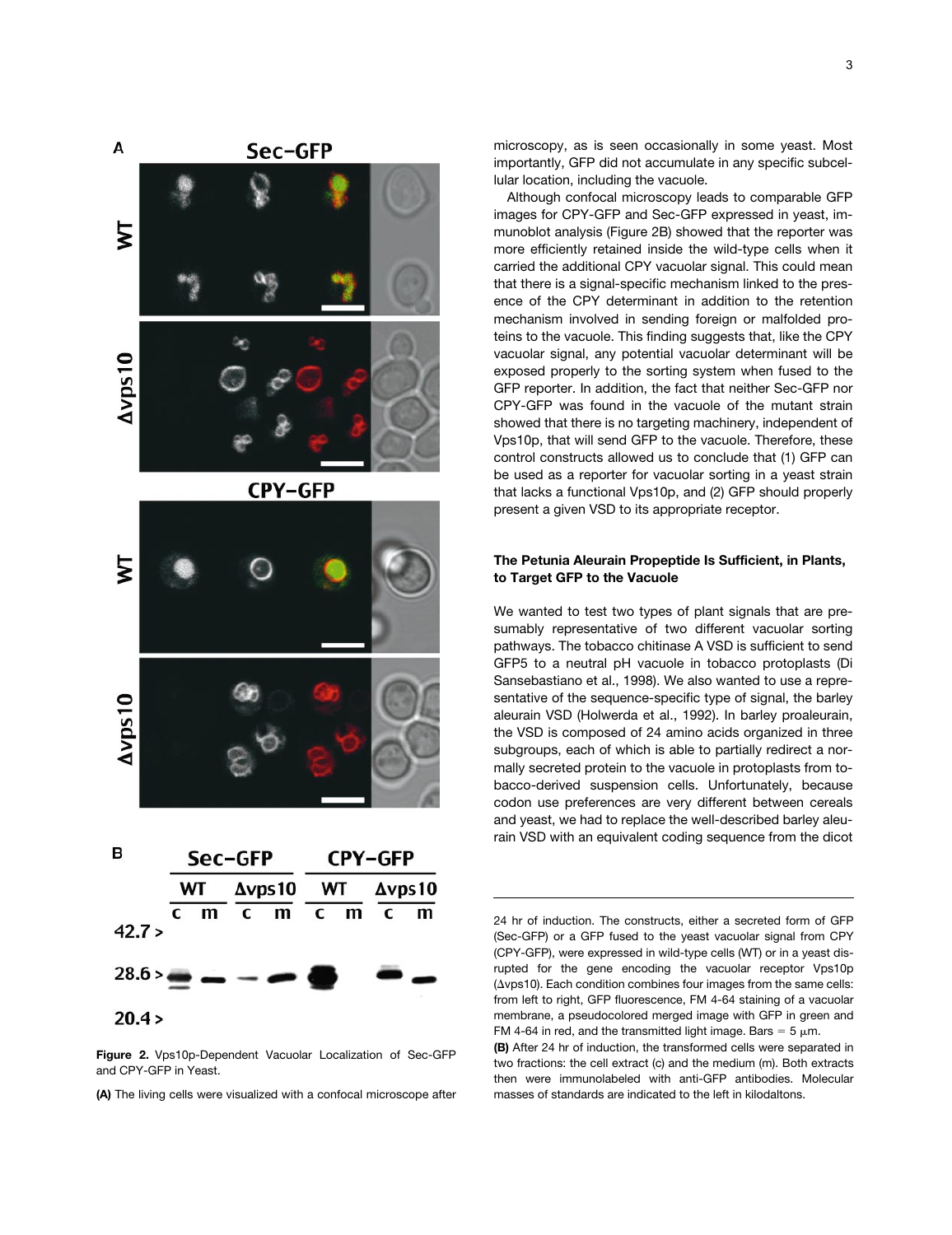petunia. We took amino acids 1 to 44 from petunia preproaleurain that should contain the vacuolar sorting information equivalent to its barley counterpart. Figure 1 shows an alignment of the petunia sequence (aleu-GFP, detailed) and barley proaleurain VSD (in parentheses). Both sequences are highly homologous and contain the tetrapeptide NPIR that has been shown to be essential for targeting. Nevertheless, we had to show that this petunia aleurain sequence was sufficient for vacuolar sorting in plants by using GFP as a reporter. In our laboratory, we had already used the whole propeptide (119 amino acids) from barley aleurain fused to GFP and found that the reporter accumulated in an acidic vacuole (Di Sansebastiano et al., 2001). This necessitated the use of a more stable and brighter variant of GFP5, called GFP6, which differs from GFP5 by the mutations F64L and S65T described previously (Cormack et al., 1996).

For transient expression in plants therefore, we fused GFP6 to the first 44 amino acids from petunia preproaleurain, including the signal peptide and the potential VSD. We transformed tobacco leaf protoplasts with the GFP chimera and observed the fluorescence by using a confocal microscope after 24 hr of transient expression, as shown in Figure 3. In



**Figure 3.** Demonstration of the Vacuolar Sorting Properties of the Petunia Aleurain Propeptide in Tobacco Leaf Protoplasts.

Living protoplasts expressing aleu $_{\text{Ph}}$ -GFP6 were visualized using a confocal microscope 24 hr after transformation. Two cells are shown after illumination with either the dual fluorescein isothiocyanate/tetramethylrhodamine isothiocyanate fluorescence filter **(A)** or transmitted light **(B)**. The fluorescence image uses the attributed pseudocolors green for GFP and red for chloroplast autofluorescence. Bar in  $(A) = 10 \mu m$ .

many cells, we found aleu<sub>Ph</sub>-GFP6 fluorescence (Figure 3A, green) accumulated in the large central vacuole that occupies almost all of the cell volume (Figure 3B). This vacuolar location is easy to distinguish in cytoplasmic staining because in internal confocal sections the latter is limited to a thin layer at the periphery of the cell (Di Sansebastiano et al., 1998). In addition to the large central vacuole, occasional small GFPlabeled structures were visible that may represent intermediate transport compartments (Figure 3, cell at bottom). This result clearly showed that within petunia preproaleurain, the 24 amino acids that follow the signal peptide are sufficient for vacuolar sorting in plants, as are their barley homologs.

# VSR<sub>PS-1</sub> Redirects the GFP Reporter to the Yeast **Vacuole When Fused to Petunia Aleurain VSD**

Because we found that GFP5 is a suitable reporter for vacuolar targeting studies in a  $\Delta v$ ps10 yeast, we fused it with each of two representative VSDs we chose from plants (Figure 1), tobacco chitinase A (GFP-Chi) and petunia aleurain (aleu-GFP). As shown in Figure 4, both constructs were efficiently expressed by a wild-type strain, because the reporter was visible and accumulated in the vacuole, as in controls. As for the secreted form of GFP, the fluorescence was no longer seen intracellularly when the same two fusion proteins with plant signals were expressed in the mutant strain ( $\Delta v$ ps10). This means that the two plant VSDs did not lead to intracellular retention of our reporter in yeast in the absence of Vps10p. The aleurain chimera was produced and tested with the signal peptide of yeast CPY (as shown here) or with the petunia aleurain's own signal peptide with identical results (data not shown).

In  $\Delta v$ ps10 yeast cells transformed by each of the four GFP fusion proteins described previously, we coexpressed the sequence coding for the putative plant vacuolar sorting receptor,  $VSR_{PS-1}$ . As shown in Figure 5A, this coexpression did not lead to any retention of Sec-GFP, CPY-GFP, or GFP-Chi. In contrast, VSR<sub>PS-1</sub> clearly affected aleu-GFP distribution because the reporter accumulated in the lumen of the vacuole (Figure 5A, aleu-GFP  $+$  VSR<sub>PS-1</sub>). The vacuolar location of the GFP (green) was clearly confirmed using FM 4-64 to stain the vacuolar membrane (red). The exclusive vacuolar location of aleu-GFP was even more visible in the GFP channel alone (far left). All of the confocal images presented were taken under the same conditions by using identical laser power for GFP excitation. Therefore, the GFPlinked fluorescences shown here were directly comparable to each other, meaning that a similar amount of aleu-GFP accumulated in the vacuole due to coexpression with either VSR<sub>PS-1</sub> or Vps10p function (Figures 5A and 4, respectively).

The percentage of  $\Delta v$ ps10 cells that were fluorescent when aleu-GFP and VSR<sub>PS-1</sub> were coexpressed reached 60%, which is close to the 70% of fluorescent wild-type cells transformed with the same aleu-GFP. Within this GFP-labeled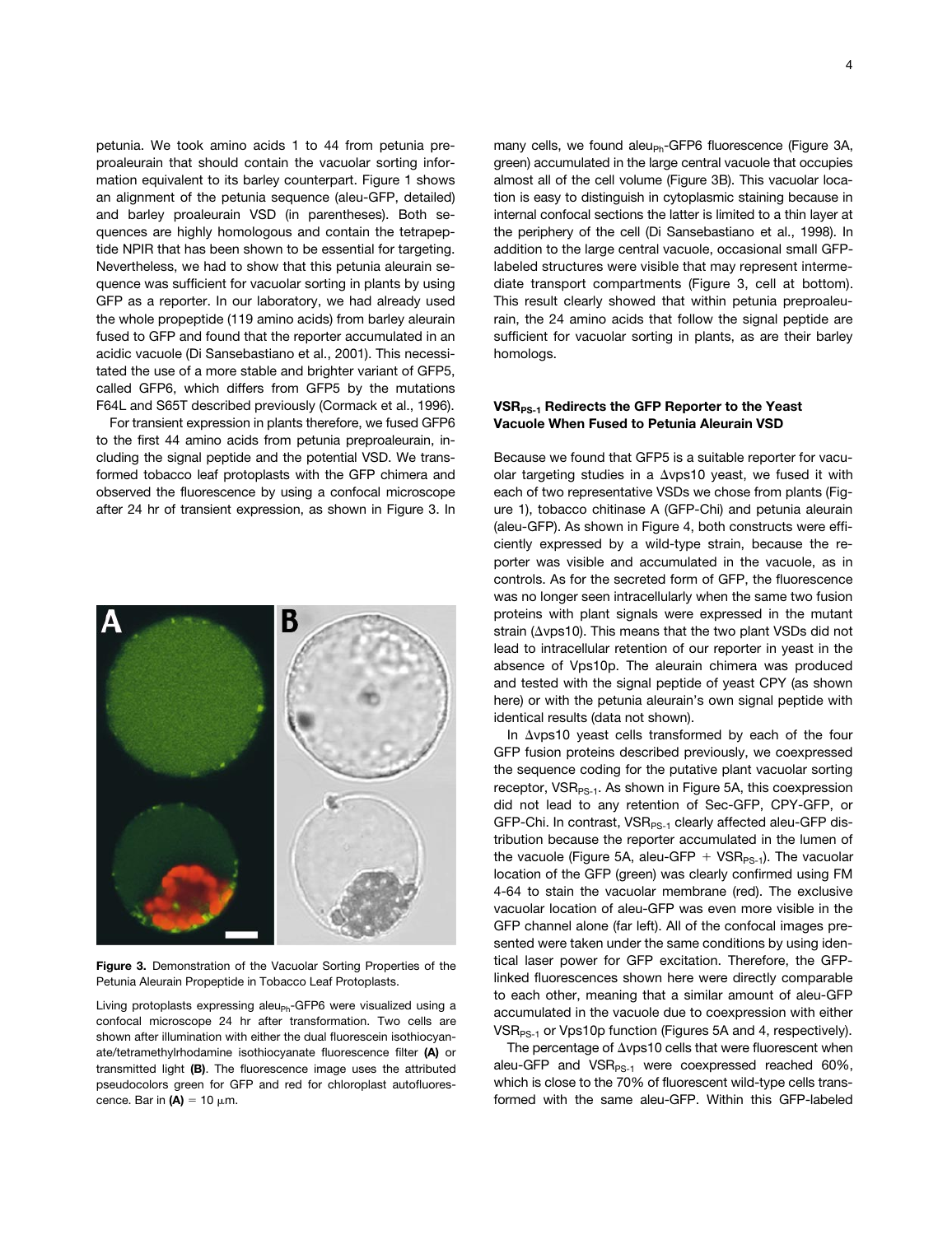



**Figure 4.** Vps10p-Dependent Vacuolar Localization of GFP-Chi and aleu-GFP in Yeast.

The living cells were visualized with a confocal microscope after 24 hr of induction. The constructs, either a GFP fused to the tobacco chitinase A VSD (GFP-Chi) or the petunia aleurain VSD fused to GFP (aleu-GFP), were expressed in wild-type cells (WT) or a yeast disrupted for the gene encoding the vacuolar receptor Vps10p  $(\Delta vps10)$ . Each condition combines four images from the same cells as described for Figure 2A. Bars =  $5 \mu m$ .

population of  $\Delta v$ ps10 cells, 67% accumulated aleu-GFP in a vacuolar pattern. The other, much less abundant pattern is diffuse, similar to aleu-GFP alone in a  $\Delta v$ ps10 strain and may be due to a lack of coexpression of  $VSR_{PS-1}$  in those cells. This high percentage of aleu-GFP redirected to the yeast vacuole because of the putative plant receptor suggests that  $VSR_{PS-1}$  is as efficient as Vps10p in terms of vacuolar sorting and targeting.

As shown in Figure 5C, we performed an immunoblot analysis after 48 hr of induction. At this stage, the level of expression decreased due to the exhaustion of galactose; therefore, much of the reporter should have reached its final destination. Figure 5B shows the GFP pattern observed under confocal microscopy after this longer culture time. The fluorescence accumulation pattern is identical to that found at 24 hr, with even less residual nonvacuolar labeling. On the immunoblot at this stage, we detected less of the higher molecular weight transport intermediates than after shorter culture times (data not shown). The predominant form that we observed at 48 hr (Figure 5C, aleu-GFP) is similar in size to native GFP, suggesting that the VSD has been removed. This immunoblot analysis confirmed a significant intracellular retention of the reporter when aleu-GFP and  $VSR_{PS-1}$ were coexpressed in a  $\Delta v$ ps10 strain. Compared with the signal obtained for a wild-type cell expressing the same aleu-GFP construct (left lane),  $VSR_{PS-1}$ –mediated retention is an efficient process. In the negative control represented by GFP-Chi  $+$  VSR<sub>PS-1</sub>, the GFP signal found intracellularly was almost undetectable, and a longer exposure time was required to make it visible (Figure 5C, bottom). Most importantly, the presence of this residual GFP-Chi was not due to the presence of  $VSR_{PS-1}$  because a similar amount of reporter was retained as well in a mutant yeast cell.

Because the NPIR motif was shown to be a major component of the barley aleurain VSD (Holwerda et al., 1992) and to be essential for the sporamin VSD (Matsuoka and Nakamura, 1999), we performed a preliminary experiment to investigate the importance of the NPIR motif from the aleurain VSD in our assay. The Ile therefore was replaced with a glycine in the aleu-GFP chimera. When coexpressed with the plant receptor, we found an obvious diminution in the percentage of cells with a GFP-labeled vacuole as well as an overall diminution in intensity compared with the original aleu-GFP (data not shown). Although we could not express our results in a quantitative way, this finding nevertheless suggested that the sequence specificity feature of the aleurain VSD is as essential in our yeast assay as it has been shown to be in plant cells. The fact that we did obtain an intermediate answer between negative and positive control cells also is in agreement with previous work showing that the barley aleurain VSD with all four NPIR amino acids mutated was still able to target 25% of aleurain to the vacuole in tobacco culture cells (Holwerda et al., 1992).

The effect of  $VSR_{PS-1}$  therefore is linked exclusively to the presence of the ssVSD, as in petunia proaleurain, because the plant receptor does not retain the reporter when it carries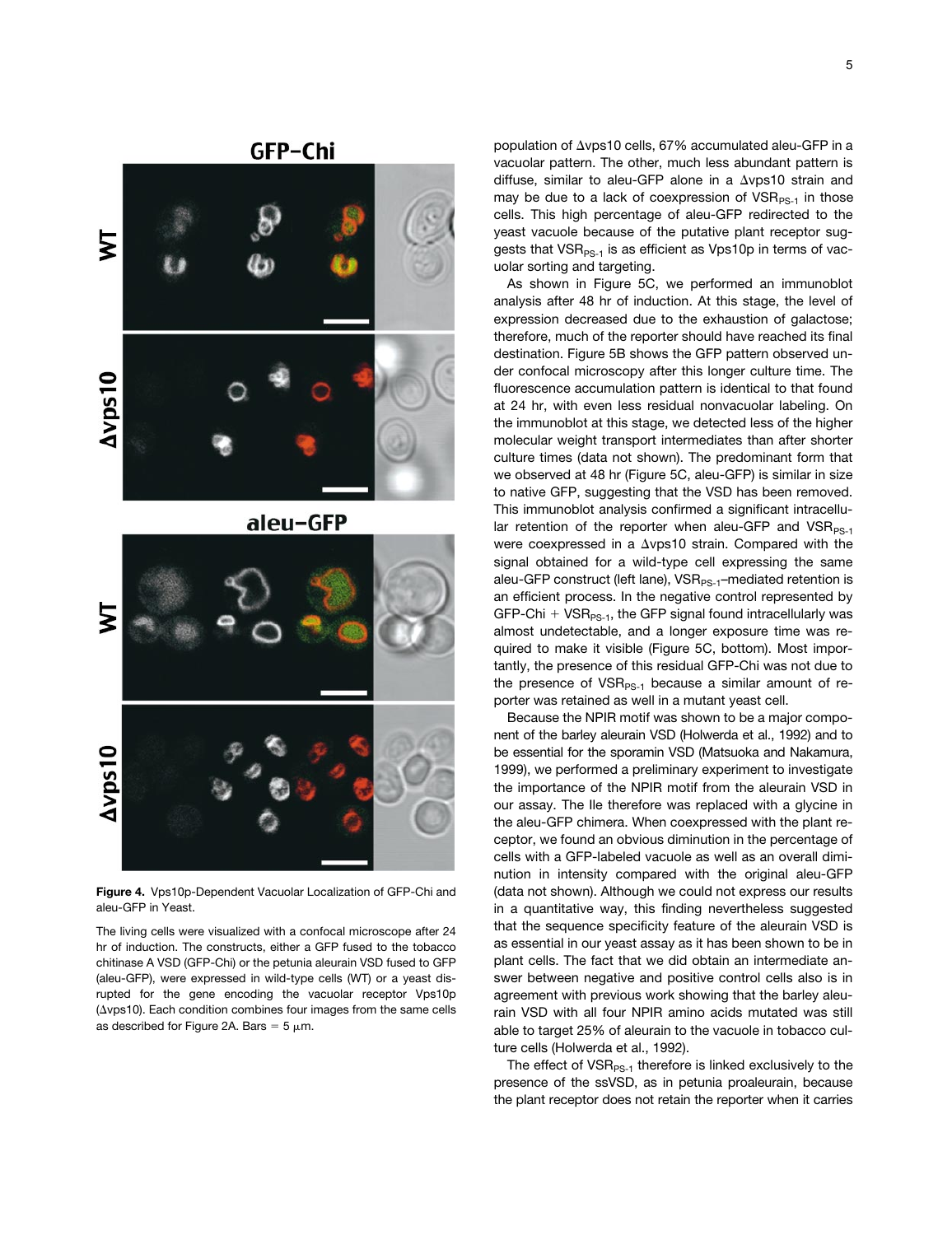Sec-GFP + VSR<sub>PS1</sub>



CPY-GFP + VSR<sub>PS1</sub>



GFP-Chi + VSR<sub>PS1</sub>



aleu-GFP + VSR<sub>PS1</sub>





Figure 5. The Expression of VSR<sub>PS-1</sub> Specifically Restores the Vacuolar Location of aleu-GFP in the Absence of the Yeast Vacuolar Sorting Receptor Vps10p.

a different type of plant VSD (GFP-Chi) and is less efficient when the essential NPIR sequence is mutated. The fact that VSR<sub>PS-1</sub> did not affect Sec-GFP repartition also suggests that  $VSR_{PS-1}$  is different from Vps10p in its ability to target foreign or misfolded proteins to the yeast vacuole.

# **VSR<sub>PS-1</sub> Apparently Traffics within the Yeast Secretory System Like Its Equivalent Vps10p**

To assess where the plant receptor accumulated in the yeast cell, we performed immunolabeling, as shown in Figure 6. First, we labeled cells expressing the plant receptor with antibodies directed against VSRs (Figure 6A). The dotlike labeling pattern for  $VSR_{PS-1}$  is absent from an untransformed cell (Figure 6C, inset), and when merged with a transmitted light image it appears next to the vacuole (Figure 6A, both). This labeling shows that our plant receptor does not accumulate in the vacuolar membrane or the vacuole even when overexpressed. For comparison, we performed similar immunolabeling on wild-type yeast cells to localize the native Vps10p. As shown in Figure 6B, we also obtained dot-like labeling similar to what has been described previously (Cooper and Stevens, 1996), and again it was very close to the vacuolar membrane. This result suggests that in a mutant yeast strain the plant vacuolar receptor is located in compartments similar to those accumulating Vps10p in wild-type cells. We then performed double immunolabeling on wild-type strains expressing the plant

**(A)** The living cells were visualized with a confocal microscope after 24 hr of induction. The  $\Delta v$ ps10 strain was doubly transformed with the plant putative vacuolar sorting receptor  $VSR_{PS-1}$  and one of the four GFP fusion constructs. These GFP chimera carry no vacuolar signal (Sec-GFP), the CPY yeast vacuolar signal (CPY-GFP), the tobacco chitinase A VSD (GFP-Chi), or the petunia aleurain VSD (aleu-GFP). Each condition combines four images from the same cells as described for Figure 2A. Bars =  $5 \mu m$ .

**(B)** Effect of VSR<sub>PS-1</sub> on aleu-GFP localization in  $\Delta$ vps10 cells after 48 hr of induction. Shown are (top) a fluorescence image of a  $\Delta v$ ps10 cell expressing both VSR<sub>PS-1</sub> and aleu-GFP (green) and stained for the vacuolar membrane with FM 4-64 (red) and (bottom) the same cell in transmitted light. Bar =  $5 \mu m$ .

**(C)** Immunoblot analysis after 48 hr of induction by using anti-GFP antibodies on a cell extract from either wild-type yeast (WT) or a yeast disrupted for the gene encoding the vacuolar receptor Vps10p  $(\Delta vps10)$  and expressing the GFP reporter fused to either the petunia aleurain (aleu-GFP) or the chitinase A (GFP-Chi) VSD in the presence  $(+)$  or absence  $(-)$  of VSR<sub>PS-1</sub>. The top and bottom panels represent the same blots exposed for either 5 or 15 sec, respectively. Molecular masses of standards are indicated to the left in kilodaltons.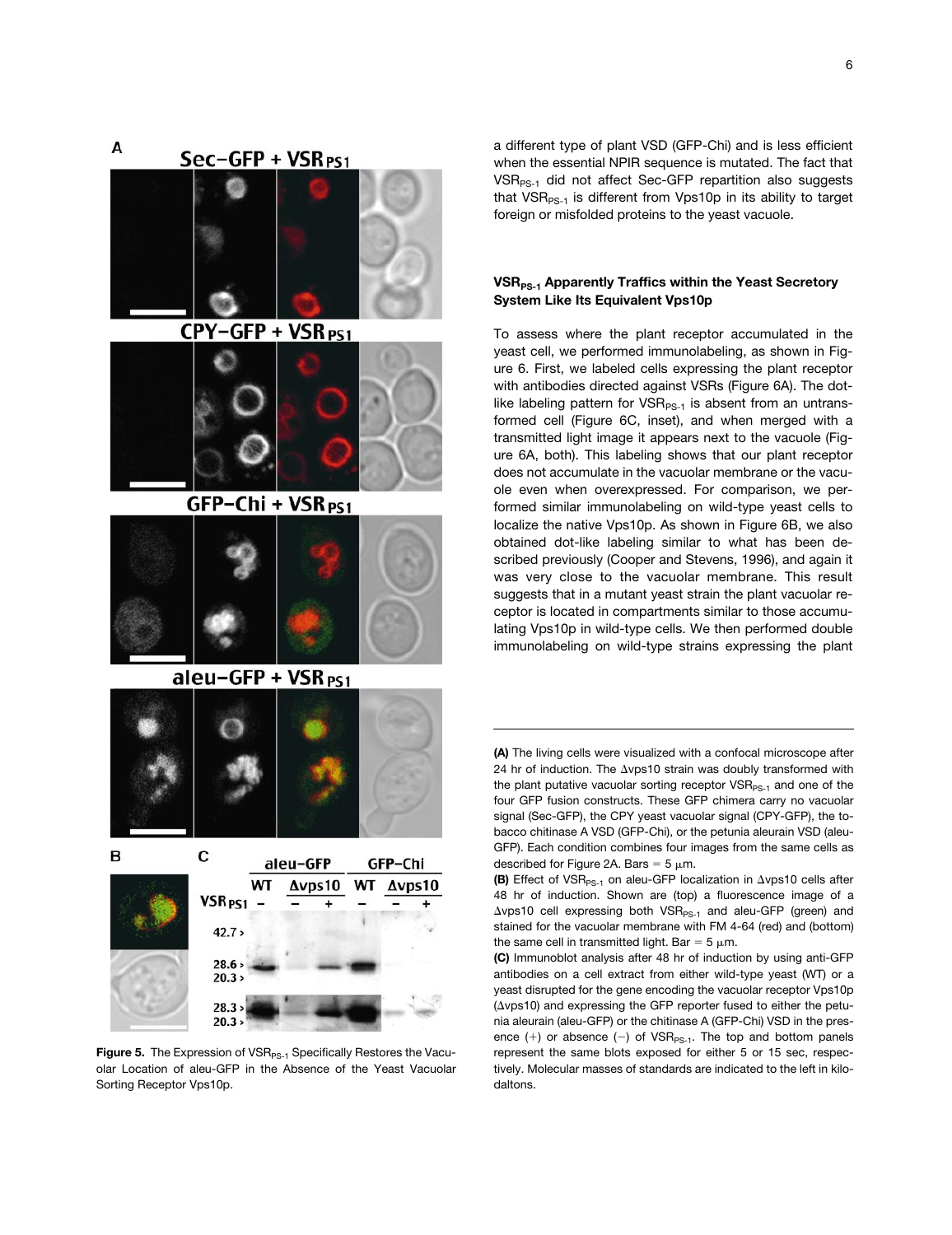

Figure 6. The Plant Vacuolar Sorting Receptor VSR<sub>PS-1</sub> Is Not Vacuolar and Colocalizes with Vps10p in Yeast Cells.

Cells were fixed after 24 hr of culture and immunolabeled with anti-VSR and/or anti-Vps10p antibodies. The resulting immunostaining was visualized using a confocal microscope.

**(A)** A  $\Delta$ vps10 cell expressing VSR<sub>PS-1</sub> was immunolabeled with anti-VSR antibodies (left). A transmitted image of the same cell (trans.) was taken and merged to the immunostaining image (both).

**(B)** A wild-type cell was immunolabeled with anti-Vps10p antibodies (left). A transmitted image of the same cell (trans.) was taken and merged to the immunostaining image (both).

**(C)** A wild-type cell expressing VSR<sub>PS-1</sub> was immunolabeled with anti-VSR and anti-Vps10p antibodies. The immunolabeling images were pseudocolored in green for VSR<sub>PS-1</sub> and red for Vps10p and merged (both). The inset shows the background staining with anti-VSR antibodies on untransformed wild-type cells. Arrowheads mark the location of double-labeled compartments.

Bars =  $1 \mu m$ .

receptor (Figure 6C). When merged (both), the two images clearly showed that all of the  $VSR_{PS-1}$ -labeled compartments also labeled for the yeast receptor (arrowheads). This shows that the plant receptor is able to accumulate in the subcellular location where its yeast equivalent is concentrated in the latter case, as a result of controlled cycling between the late Golgi and the prevacuole.

These results suggest that the accumulation of aleu-GFP in the yeast vacuole was not simply the result of one-way cotransport of the plant receptor together with its ligand from the Golgi to the vacuole. They also suggest that at least part of the overexpressed plant receptor may be able to use the yeast sequence-specific trafficking machinery.

# **DISCUSSION**

 $VSR_{PS-1}$  was the first putative vacuolar sorting receptor isolated and cloned from a plant based on its hypothetical function. It binds in vitro to the VSD of barley aleurain and to related ssVSDs but not to a Ct-VSD from barley lectin (Kirsch et al., 1994). Two criteria for the receptor function are now fulfilled by our results: (1) the petunia aleurain VSD, sufficient for vacuolar targeting in plants, is recognized in vivo by  $VSR_{PS-1}$ ; and (2) this interaction causes targeting of the reporter aleu-GFP to the vacuole in  $\Delta v$  ps10 yeast. The in vivo demonstration of  $VSR_{PS-1}$  function added to its previously described properties, (1) its pH-dependent binding (Kirsch et al., 1994) similar to the mammalian mannose 6-phosphate system (Kornfeld, 1992) and (2) its subcellular location in plant cells (Paris et al., 1997), allow us to propose the following model (Figure 7). At the level of the *trans*-Golgi (circled 1), where the pH is believed to be neutral or slightly acidic compared with that in the mammalian system,  $VSR_{PS-1}$ would sort proaleurain (gray squares) from other soluble proteins (white squares). More precisely (Figure 7, detail), the sorting would occur by interaction of the N-terminal domain of  $VSR_{PS-1}$  with the ssVSD carried by proaleurain (aleu.). Simultaneously,  $VSR_{PS-1}$  would expose its C-terminal domain to cytosolic proteins such as adaptins that are involved in CCV formation. The complex of  $VSR_{PS-1}$  and proaleurain then would be transported (circled 2) to an acidic compartment, the prevacuole. Due to the decrease of pH, the ligand then would be released from  $VSR_{PS-1}$  (circled 3). Finally, we propose that the free receptor would be recycled back to the Golgi (circled 4) although it is not fully demonstrated by our data. The shuttle vesicles used by the receptor must be clathrin coated at least in one direction because  $VSR_{PS-1}$  originally was purified from this type of vesicle (Kirsch et al., 1994).

The fact that  $VSR_{PS-1}$  functions in yeast is an argument in favor of conserved vacuolar targeting machineries between yeast and plants. VSR<sub>PS-1</sub> must meet its ligand and therefore must accumulate to some extent in the compartment where vacuolar sorting occurs in yeast, presumably the late Golgi (Graham and Emr, 1991). Interestingly, immunostaining of  $VSR_{PS-1}$  always colocalized with Vps10p structures, and most importantly, the plant receptor did not show any vacuolar accumulation. These results support the hypothesis that  $VSR_{PS-1}$ , like Vps10p, traffics from the late Golgi to the prevacuolar compartment where aleu-GFP is released and therefore does not migrate from the late Golgi together with its ligand all the way to the vacuole. However, we cannot fully rule out that the plant receptor is sent to the yeast vacuole where it is rapidly degraded, and one still may argue that the high level of expression of  $VSR_{PS-1}$  may lead to a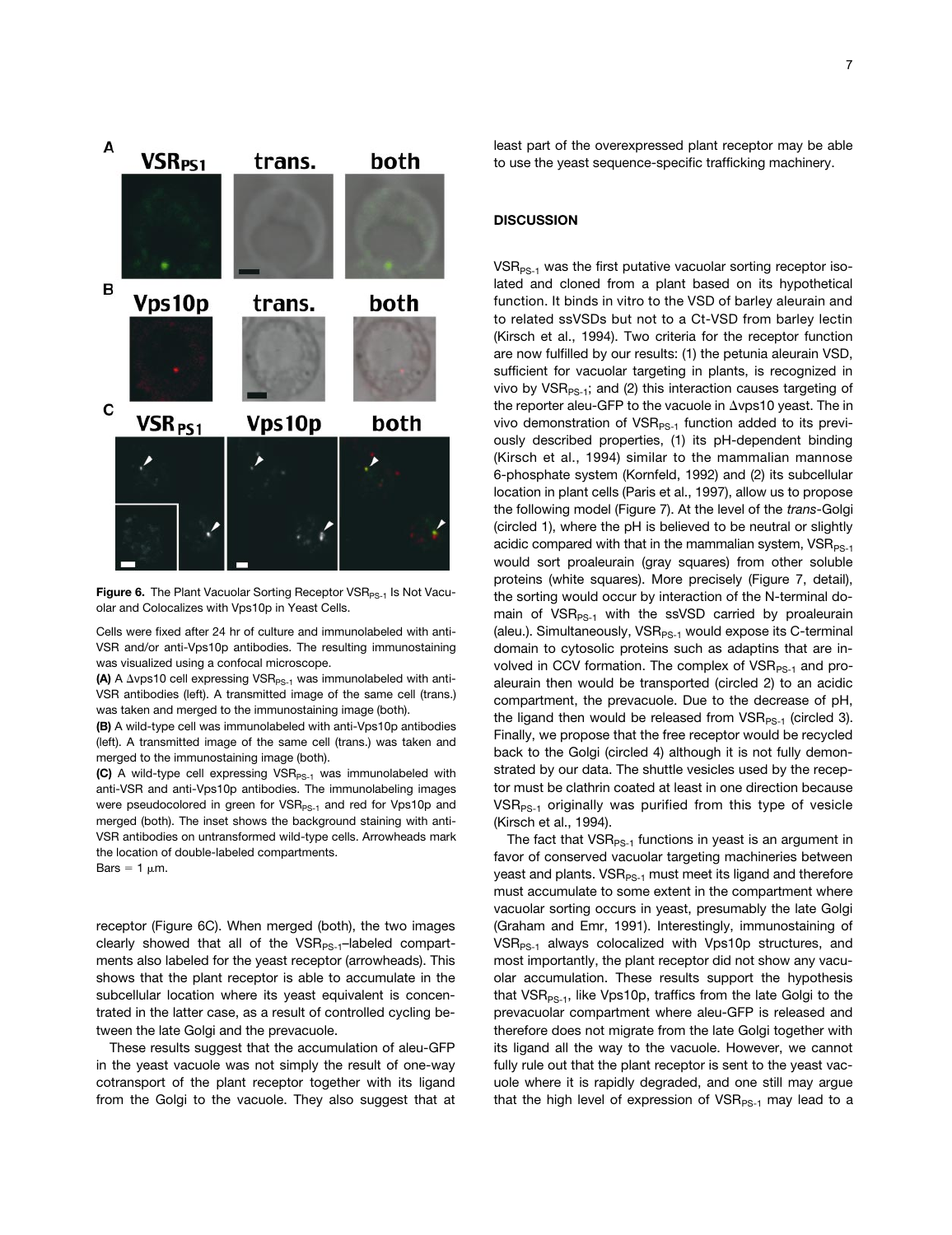

**Figure 7.** Model for VSR<sub>PS-1</sub> Function in Plants.

The *trans*-Golgi (left) is the region of the secretory pathway where sorting of vacuolar soluble proteins is believed to occur. At this neutral pH, the plant vacuolar sorting receptor (brackets) sorts (step 1) proaleurain (gray squares) from other soluble proteins (white squares). The detail shows more precisely the structure of  $VSR_{PS-1}$ , with its N-terminal domain (N) interacting with the ssVSD carried by proaleurain (aleu.). It also shows the C-terminal domain (C) of  $VSR_{PS-1}$ on the cytosolic side of the membrane that is available for contacts with proteins such as adaptins that are involved in CCV formation. The complex of  $VSR_{PS-1}$  and proaleurain (step 2) is packed into transport vesicles and targeted to an acidic compartment (right). The decrease in pH causes the ligand to be released from  $VSR_{PS-1}$  (step 3) within the acidic compartment, which is possibly a prevacuole. The free receptor then recycles back to the Golgi (step 4), again by means of transport vesicles. We know that CCVs are used by the receptor in plants to shuttle between the Golgi and an acidic compartment, but we do not know in which direction of transport. This model is based on our demonstration of  $VSR_{PS-1}$  function in yeast and on previously published characteristics (Kirsch et al., 1994; Paris et al., 1997).

constant and sufficient amount of the plant receptor within the late Golgi with no recycling requirement.

It has been shown that, when overexpressed, the yeast vacuolar receptor Vps10p devoid of its cytosolic domain still sent 35% of CPY to the vacuole in a  $\Delta v$ ps10 strain

(Cooper and Stevens, 1996). Yet, these authors also showed that, at a level of expression similar to the wildtype receptor, no residual activity was found for the same truncated receptor. In our overexpressing context, we have preliminary results suggesting that the cytosolic domain of the plant receptor is not necessary for traffic in yeast (data not shown), as was described in plants (Jiang and Rogers, 1998). The fact that Vps10p and  $VSR_{PS-1}$  colocalize in vivo in yeast can be interpreted as evidence for some recycling in yeast in addition to a constant flow of transport, although we would need a lower expressing system to demonstrate this hypothesis. This led to the exciting suggestion that plant trafficking signals in the cytosolic tail of  $VSR_{PS-1}$  could recruit some of the yeast proteins involved in vesicle formation and, more precisely, in retrograde transport to the late Golgi. The C-terminal domains of  $VSR_{PS-1}$  and  $Vps10p$  are extremely different in length as well as in sequence, except for a tyrosine motif that is known to interact with adaptins from CCVs. It will be interesting to pursue this comparison to identify crucial trafficking motifs that may be shared by yeast and plant cells. It also would be interesting to discover the pathway actually used by  $VSR_{PS-1}$  in yeast to determine, for example, which type of adaptin complex is recruited. Two secretory pathways have been shown to send proteins to the yeast vacuole: one for soluble proteins such as CPY, mediated by Vps10p, Pep12p, and AP1 adaptins, and the other for membrane proteins such as alkaline phosphatase (Stack et al., 1995). The latter pathway is independent from Vps10p and Pep12p and uses AP3 adaptins (Odorizzi et al., 1998).

Although our results suggest strong similarities between yeast and plant vacuolar trafficking machineries, we found differences in ligand preferences between the respective receptors. Unlike Vps10p, VS $R_{PS-1}$  recognizes neither the GFP itself as a foreign protein nor the yeast vacuolar signal from CPY. This indicates a divergence between the two sorting systems in terms of their affinity for VSDs. We can expect such a difference because plants have developed a much more complex vacuolar system, having in some cells two (Paris et al., 1996) if not three (Jauh et al., 1999) different destinations for soluble vacuolar proteins. The Vps10p domain involved in ligand recognition may contain two binding sites, one for sequence-specific interactions and the other for unfolded structures (Jørgensen et al., 1999). Structural requirements for  $VSR_{PS-1}$  ligand binding have been published recently (Cao et al., 2000). The authors also found indications for two possible recognition sites in  $VSR_{PS-1}$ , one specific for the NPIR motif and another defined as a "non-NPIR site." Our assay would provide a useful tool to address in vivo the structural features of the N-terminal domain of  $VSR_{PS-1}$ .

The ligand specificity for  $VSR_{PS-1}$  found using in vitro approaches (Kirsch et al., 1994) is now corroborated in vivo by our yeast assay.  $VSR_{PS-1}$  is clearly specific for the type of VSD carried by aleurain and does not recognize tobacco chitinase A VSD, a typical C-terminally required signal. The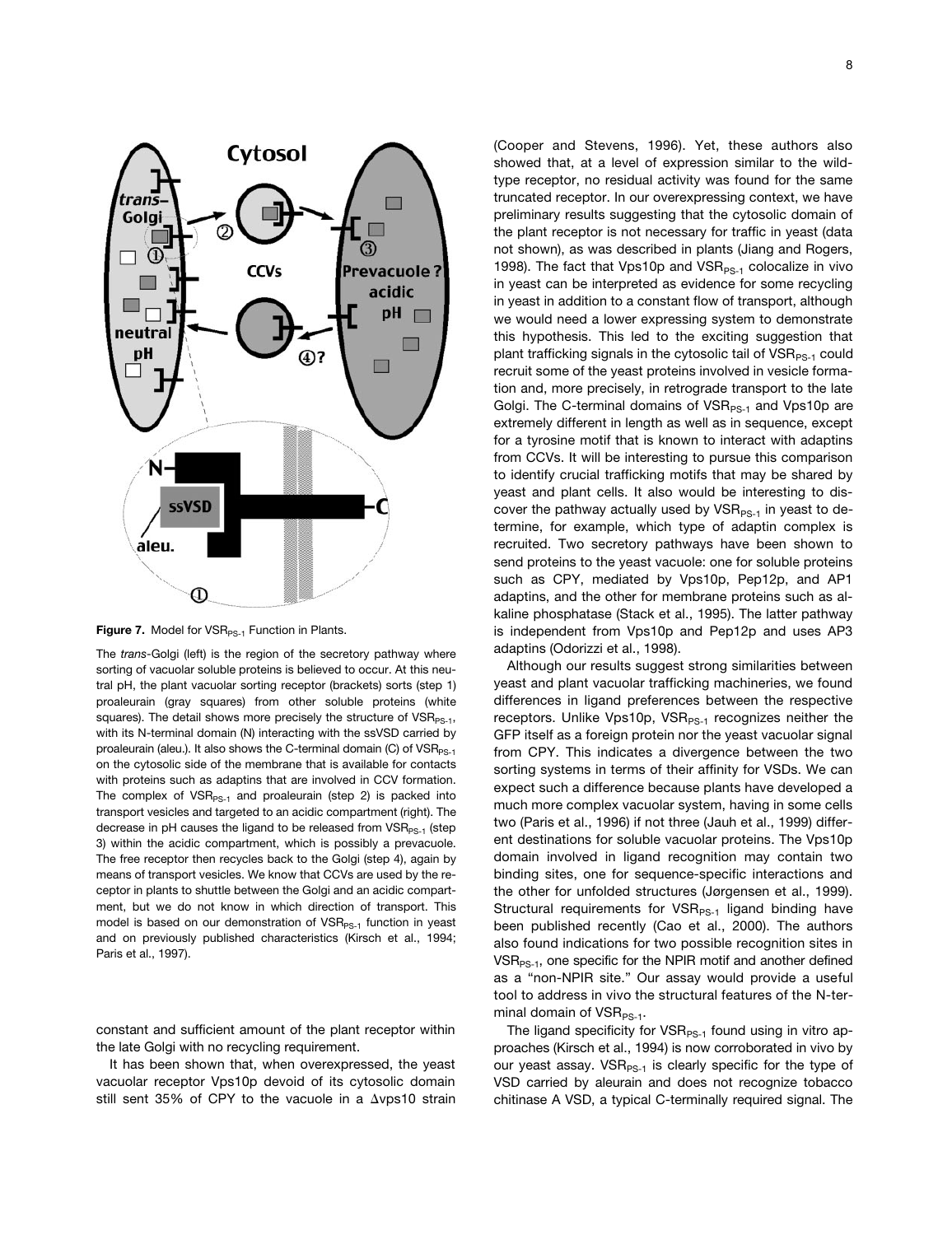reporter GFP can efficiently expose N-terminal, C-terminal, and even internal peptides (Abedi et al., 1998) and remains fluorescent. Therefore, we can study the interaction between potential signals and  $VSR_{PS-1}$  in a more realistic context than with synthetic peptides linked to an affinity column. The range of ligands that are recognized by  $VSR_{PS-1}$ is an important issue because confusing results implicate either this receptor or members of its growing family of homologs. For example, the VSR homologs PV72 and PV82 from pumpkin recognize two peptides within pro 2S albumin, one internal and one C-terminal (Shimada et al., 1997). The ssVSD of proaleurain is clearly able to release the doublet at 72 and 82 kD that was retained on a column exposing the internal sequence of 2S albumin, which means that these VSR homologs from pumpkin are able to recognize the two types of sequences. Unfortunately, the internal sequence of pro 2S albumin used in that study has not been demonstrated to be used as a vacuolar signal in the context of the native protein.  $VSR_{PS-1}$ , or a homolog, also recognizes the vacuolar targeting signal carried at the C terminus of 2S albumin in vitro (Kirsch et al., 1996). Finally, some tobacco VSRs interact with the C-terminal region of a *Nicotiana alata* protease inhibitor that is necessary for vacuolar targeting (Miller et al., 1999).

In addition to these VSRs for which ligand affinity was investigated directly, there are other VSR homologs for which we have no direct evidence in terms of vacuolar sorting function besides the high sequence similarities (Ahmed et al., 1997; Paris et al., 1997). The Arabidopsis VSR family is now represented by at least seven members, and it is not known whether all variants have ligand specificities and subcellular location identical to  $VSR_{PS-1}$  (Paris and Rogers, 1996). Together with the original receptor, two variants of  $VSR_{PS-1}$  also were cloned from the same cDNA library made from pea seed (Paris et al., 1997). It is troubling, therefore, that only one protein was isolated based on its ability to bind in vitro to the proaleurain VSD. So far, there is no available tool, such as antibodies, that would allow one to identify specifically each of these VSR variants in planta, which may explain why contradictory localization results have been published. For example, the same Arabidopsis VSR homolog was found either mainly in a PEP12 prevacuolar compartment (Sanderfoot et al., 1998) or almost exclusively in the plasma membrane (Laval et al., 1999). To date, the studies on VSR variants subcellular location are puzzling as well, and at this stage it is premature and therefore risky to conclude that all of the VSRs function exactly like  $VSR_{PS-1}$ . It seems more reasonable to postulate that each VSR has a different spectrum of ligands and perhaps even functions in different pathways.

Our assay is now providing a clear and fast in vivo means to investigate each VSR variant in terms of ligand specificity within the limits imposed by the differences between the yeast and plant vacuolar systems. We will need a method to quantitate vacuolar targeting efficiency if we want to compare the possible differences in affinity between different members of the VSR family.

## **METHODS**

#### **Strains and Media**

Bacterial strains were grown on standard media (Miller, 1972). Yeast strains were grown on yeast extract, peptone, dextrose medium, or synthetic dextrose (SD) medium supplemented as necessary (Sherman et al., 1979). The yeast strains SEY6210 (*MATa leu2-3, 112 ura3-52 his3-*D*200 trp1-*D*901 lys2-801 suc2-*D*9*) and EMY3 (SEY6210 *vps10* $\Delta$ *1*::*HIS3*) have been described previously (Robinson et al., 1988; Marcusson et al., 1994).

## **Constructs**

All of the constructs used were made according to basic methods described previously (Sambrook et al., 1989). The yeast–*Escherichia coli* shuttle vector pGAL was used throughout this study (Blum et al., 1989). Two derivatives of pGAL were produced: (1) pGAL-BglII was obtained by removing the BglII fragment containing the *TRP1* gene, and (2) pYWG1 was obtained by removing the NsiI-PstI fragment containing a part of the *URA3* gene. For plant transient expression, we used the vector pGY1, which contains 35S promoter and terminator sequences (Neuhaus et al., 1991). Green fluorescent protein (GFP) constructs were derived from the previously described plasmids pSGFP5 and pSGFP5T (Di Sansebastiano et al., 1998).

For yeast expression, the construct containing the secreted GFP (Sec-GFP; Figure 1) was obtained by introducing the BamHI-SacI fragment from pSGFP5, which encodes the *Arabidopsis thaliana* chitinase signal peptide fused in-frame with the GFP5 sequence, in the corresponding sites of pYWG1. The construct containing the GFP fused to the C-terminal propeptide of tobacco chitinase A (GFP-Chi; Figure 1) was made by cloning the BamHI-SacI fragment from pSGFP5T, which encodes Sec-GFP5 with the C-terminal addition of the tobacco chitinase vacuolar sorting determinant (VSD), into pYWG1. For the GFP5 fused to the signal peptide and the propeptide from carboxypeptidase Y (CPY-GFP; Figure 1), we amplified by polymerase chain reaction (PCR) a fragment encoding the first 50 amino acids of preproCPY by using a plasmid encoding the CPY-invertase fusion protein (pLJL2; a kind gift from E. Marcusson, University of California–San Diego, La Jolla) as a template and two primers generating a BamHI site in 5' and a NheI site in 3'. The PCR fragment then was used to replace the BamHI-NheI fragment from Sec-GFP5, giving CPY-GFP5. To obtain the fusion between GFP5 and the propeptide of *Petunia hybrida* aleurain (aleu-GFP; Figure 1), we first created a maxiprimer containing the first 20 amino acids of CPY (signal peptide) by using pLJL2 as a template and two primers generating a BamHI site in 5' and a sequence homologous with codons 21 to 25 of the petunia preproaleurain in 3'. This maxiprimer then was used in 5' to amplify codons 21 to 44 from preproaleurain by using pETH3 (Tournaire et al., 1996; GenBank accession number U31094) as a template and a second primer adding an Nhel site in 3'. This PCR fragment then was used to replace the BamHI-NheI fragment from Sec-GFP, giving the construct aleu-GFP.

The construct containing  $VSR_{PS-1}$  was obtained by introducing the 2-kb XmaI-KpnI fragment from NP471 corresponding to the full coding sequence (Paris et al., 1997; GenBank accession number U79958) in the equivalent sites of pGAL-BglII. All constructs were controlled by sequencing.

For expression in tobacco protoplasts, the first 44 amino acids of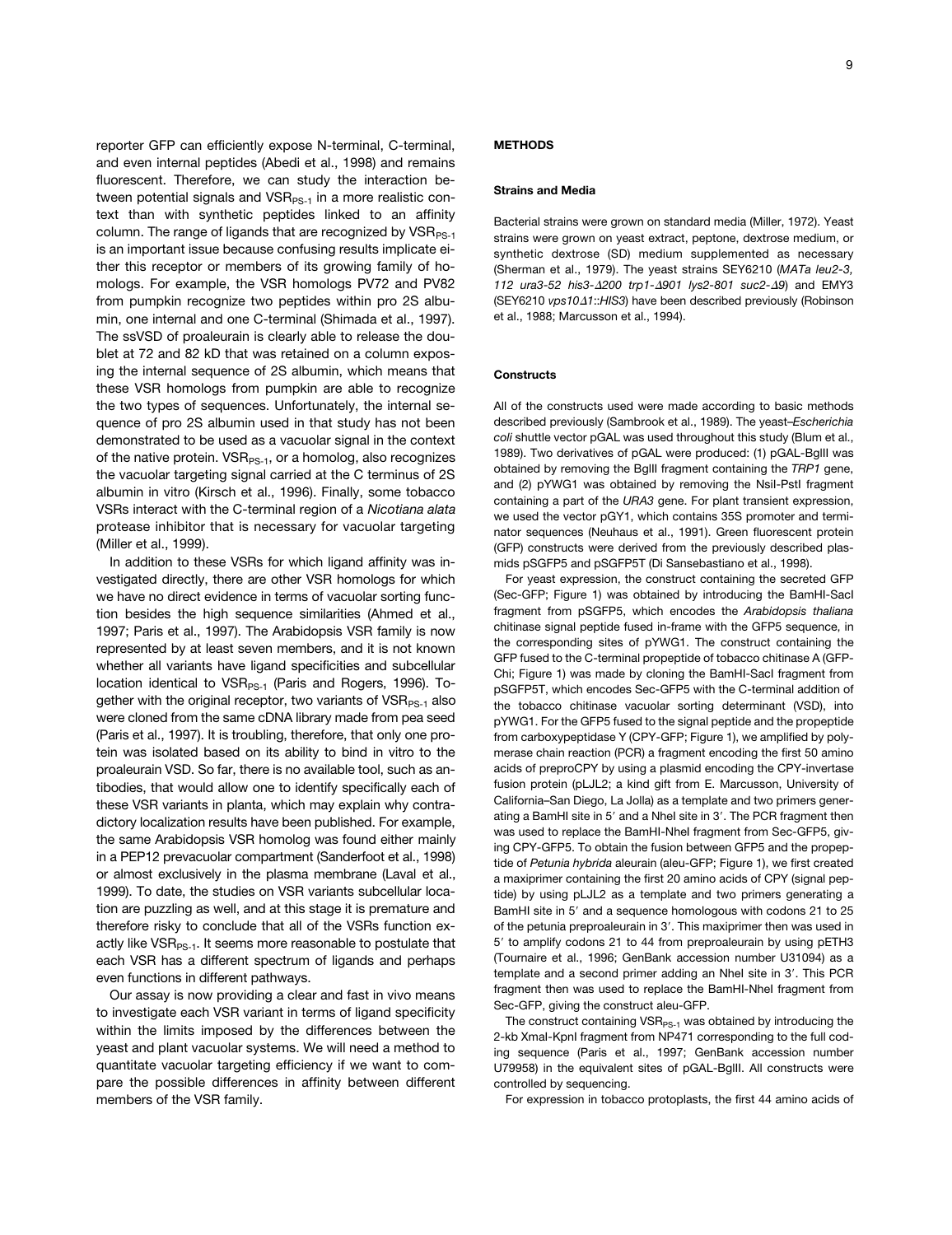preproaleurain from petunia were placed in front of a more stable and brighter derivative of GFP5, called GFP6, which contains the mutations F64L and S65T (Cormack et al., 1996). We first generated a BamHI site in 5' and an NheI site in 3' of the first 44 codons of petunia preproaleurain by PCR using pETH3 as a template. We then cloned the resulting fragment with the NheI-SacI GFP5 fragment from CPY-GFP between the BamHI and SacI sites of pGY1. We later introduced the two point mutations within the GFP5 sequence by PCR to give the more stable GFP6. The resulting construct, called  $aleu_{Ph}$ -GFP6, is cloned between the 35S promoter and terminator sequences carried by pGY1.

# **Cell Labeling and Confocal Microscopy**

Transformed or cotransformed yeast cells were grown for 24 hr at 30°C in selective SD medium containing 2% galactose for induction. We then stained specifically the yeast vacuolar membrane by using the lipophilic styryl dye FM 4-64 (*N*-[3-triethylammoniumpropyl]- 4-[*p*-diethylaminophenylhexatrienyl] pyridinium dibromide; Molecular Probes, Eugene, OR; Vida and Emr, 1995). The cells were incubated for 15 min at 30°C in inducing SD medium containing 8  $\mu$ M FM 4-64 and then rinsed for 90 min at 30°C in inducing SD medium. These incubation times are sufficient for the dye to reach the vacuolar membrane with no residual plasma membrane or endosomal staining. Cells were immobilized on a slide in 0.4% low-melting-point agarose for observation with a microscope.

Tobacco (*Nicotiana tabacum*) protoplasts were isolated from leaves of cv SR1 (Nagy and Maliga, 1976). A polyethylene glycol– based transformation protocol then was used (Negrutiu et al., 1987; Freydl et al., 1995; Di Sansebastiano et al., 1998), and the transformed protoplasts were visualized 24 hr after transformation.

Images were collected with a Leica (Wetzlar, Germany) confocal laser microscope by using a Leica TCS 4D operating system. Either a fluorescein isothiocyanate or a tetramethylrhodamine isothiocyanate filter set was used to detect GFP or FM 4-64, respectively. Digital images were pseudocolored using Adobe Photoshop version 4.0.1 (Mountain View, CA), with red attributed to FM 4-64 and green attributed to GFP. An image with transmitted light also was collected using the confocal microscope.

Immunostaining was performed on  $\Delta v$ ps10 or wild-type cells grown overnight in inducting conditions when transformed with  $VSR_{PS-1}$ . Cells were fixed using a modified version of the standard protocol (Pringle et al., 1991). The cells then were fixed in their growing medium for 1 hr with 3.7% formaldehyde at 30°C and for at least 12 hr at room temperature with 0.1 M KPO<sub>4</sub>, pH 6.4, containing 3.7% paraformaldehyde. They were washed three times in buffer alone and once with buffer A (1.2 M sorbitol, 0.12 M  $K_2HPO_4$ , and 33 mM citric acid, pH 5.9). The cell wall was digested using  $\beta$ -glucuronidase at 10,000 units/mL (slug juice; Sigma) and 5 mg/mL zymolyase 20T (ICN Biomedical, Costa Mesa, CA) in buffer A for 75 min at 30°C. After washing, the membranes were treated with 0.5% Triton X-100 for 5 min, and immunolabeling was performed as described previously (Paris et al., 1996). The primary antibodies used were the monoclonal 14G7 anti-VSR antibodies at a 1:100 dilution (Paris et al., 1997) and the anti-Vps10p serum (a gift from Scott Emr, University of California–San Diego, La Jolla) at a 1:100 dilution. The secondary antibodies used were anti-mouse rhodamine Red-X conjugated or antirabbit fluorescein conjugated (catalog numbers 115-295-100 and 711-095-152, respectively; Jackson ImmunoResearch, West Grove, PA) at a dilution of 1:100.

#### **Protein Gel Blot Analysis**

Transformed yeast cells were incubated at 30°C in inducing SD medium containing 2% galactose to an  $OD<sub>600</sub>$  of 5 to 10. Cells equivalent to 5  $OD<sub>600</sub>$  units were collected and separated from the culture medium by centrifugation. The cell pellet was resuspended in SDS gel sample buffer (Laemmli, 1970), frozen in liquid nitrogen, and boiled for 10 min at 100°C. Freezing and boiling were repeated twice. The crude cellular extract then was centrifuged at 14,000*g* for 10 min to remove debris. Proteins were precipitated from the medium with 10% trichloroacetic acid for 15 min at  $-20^{\circ}$ C and then recovered by centrifugation (10,000*g*, 30 min). The trichloroacetic acid pellet was washed twice in acetone and resuspended in 20  $\mu$ L of SDS gel sample buffer. The cell extract and the proteins from the medium (both equivalent to 5 OD<sub>600</sub> units) were loaded on a 12% SDS-PAGE gel. Immunoblots were prepared as described previously (Towbin et al., 1979) using anti-GFP antibodies (diluted 1:5000; Molecular Probes) and secondary goat anti-rabbit antibodies (diluted 1:30,000) coupled to alkaline phosphatase (Sigma). The bands then were visualized using the IMMUN-STAR chemiluminescent protein detection system (Bio-Rad).

#### **ACKNOWLEDGMENTS**

We thank Prof. S.D. Emr for advice and for the gift of the yeast strains and Antje Heeze-Peck for advice on the visualization of vacuoles in yeast. We thank S. Marc-Martin and Dr. G.-P. Di Sansebastiano for their valuable help. This work was supported by a European Molecular Biology Organization long-term fellowship to N.P. (57-1996) and by a Swiss National Research Foundation grant (3100-46926.96).

Received October 23, 2000; accepted January 26, 2001.

#### **REFERENCES**

- **Abedi, M.R., Caponigro, G., and Kamb, A.** (1998). Green fluorescent protein as a scaffold for intracellular presentation of peptides. Nucleic Acids Res. **26,** 623–630.
- **Ahmed, S.U., Bar-Peled, M., and Raikhel, N.V.** (1997). Cloning and subcellular location of an Arabidopsis receptor-like protein that shares common features with protein-sorting receptors of eukaryotic cells. Plant Physiol. **114,** 325–336.
- **Bednarek, S., and Raikhel, N.V.** (1991). The barley lectin carboxylterminal propeptide is a vacuolar protein sorting determinant in plants. Plant Cell **3,** 1195–1206.
- **Blum, S., Mueller, M., Schmid, S.R., Linder, P., and Trachsel, H.** (1989). Translation in *Saccharomyces cerevisiae*: Initiation factor 4A-dependent cell-free system. Proc. Natl. Acad. Sci. USA **86,** 6043–6046.
- **Cao, X., Rogers, S.W., Butler, J., Beevers, L., and Rogers, J.C.** (2000). Structural requirements for ligand binding by a probable plant vacuolar sorting receptor. Plant Cell **12,** 493–506.
- **Cooper, A.A., and Stevens, T.H.** (1996). Vps10p cycles between the late-Golgi and prevacuolar compartments in its function as the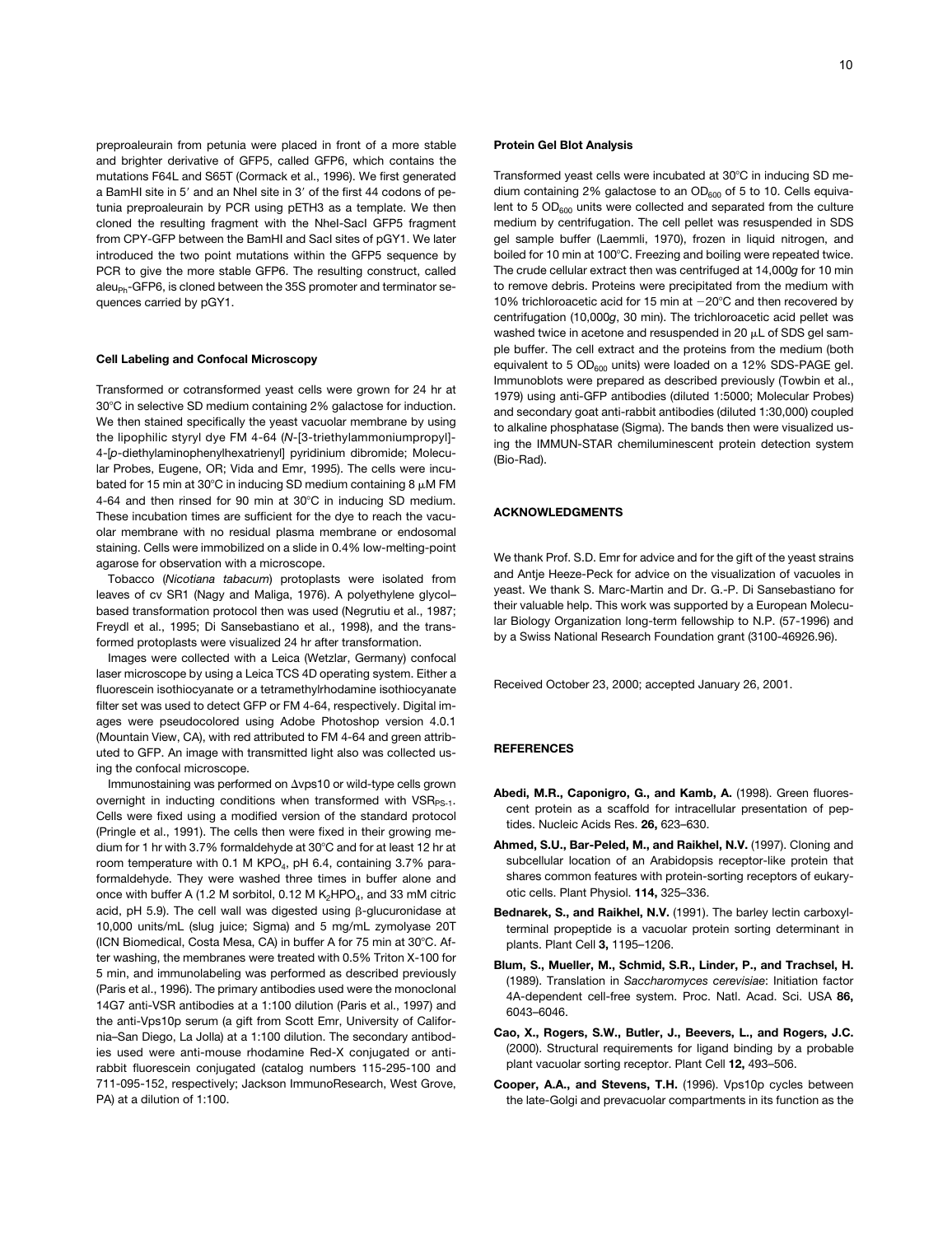sorting receptor for multiple yeast vacuolar hydrolases. J. Cell Biol. **133,** 529–541.

- **Cormack, B.P., Valdivia, R.H., and Falkow, S.** (1996). FACS-optimized mutants of the green fluorescent protein (GFP). Gene **173,** 33–38.
- **Di Sansebastiano, G.-P., Paris, N., Marc-Martin, S., and Neuhaus, J.-M.** (1998). Specific accumulation of GFP in a non-acidic vacuolar compartment via a C-terminal propeptide-mediated sorting pathway. Plant J. **15,** 449–457.
- **Di Sansebastiano, G.-P., Paris, N., Marc-Martin, S., and Neuhaus, J.-M.** (2001). Regeneration of a lytic central vacuole and of neutral peripheral vacuoles can be visualised by GFP targeted to either type of vacuoles. Plant Physiol., in press.
- **Freydl, E., Meins, F.J., Boller, T., and Neuhaus, J.-M.** (1995). Kinetics of prolyl hydroxylation, intracellular transport and C-terminal processing of the tobacco vacuolar chitinase. Planta **147,** 250–256.
- **Graham, T.R., and Emr, S.D.** (1991). Compartmental organisation of Golgi-specific protein modification and vacuolar protein sorting events defined in a yeast *sec18* (NSF) mutant. J. Cell Biol. **114,** 207–218.
- **Holwerda, B.C., Padgett, H.S., and Rogers, J.C.** (1992). Proaleurain vacuolar targeting is mediated by short contiguous peptide interactions. Plant Cell **4,** 307–318.
- **Hong, E., Davidson, A.R., and Kaiser, C.A.** (1996). A pathway for targeting soluble misfolded proteins to the yeast vacuole. J. Cell Biol. **135,** 623–633.
- **Jauh, G.-Y., Phillips, T.E., and Rogers, J.C.** (1999). Tonoplast intrinsic protein isoforms as markers for vacuolar functions. Plant Cell **11,** 1867–1882.
- **Jiang, L.W., and Rogers, J.C.** (1998). Integral membrane protein sorting to vacuoles in plant cells: Evidence for two pathways. J. Cell Biol. **143,** 1183–1199.
- **Johnson, L.M., Bankaitis, V.A., and Emr, S.D.** (1987). Distinct sequence determinants direct intracellular sorting and modification of a yeast vacuolar protease. Cell **48,** 875–885.
- **Jørgensen, M.U., Emr, S.D., and Winther, J.R.** (1999). Ligand recognition and domain structure of Vps10p, a vacuolar protein sorting receptor in *Saccharomyces cerevisiae*. Eur. J. Biochem. **260,** 461–469.
- **Kirsch, T., Paris, N., Butler, J.M., Beevers, L., and Rogers, J.C.** (1994). Purification and initial characterization of a potential plant vacuolar targeting receptor. Proc. Natl. Acad. Sci. USA **91,** 3403– 3407.
- **Kirsch, T., Saalbach, G., Raikhel, N.V., and Beevers, L.** (1996). Interaction of a potential vacuolar targeting receptor with aminoand carboxyl-terminal targeting determinants. Plant Physiol. **111,** 469–474.
- **Klionsky, D.J., and Emr, S.D.** (1989). Membrane protein sorting: Biosynthesis, transport and processing of yeast vacuolar alkaline phosphatase. EMBO J. **8,** 2241–2250.
- **Koide, Y., Hirano, H., Matsuoka, K., and Nakamura, K.** (1997). The N-terminal propeptide of the precursor to sporamin acts as a vacuole-targeting signal even at the C-terminus of the mature part in tobacco cells. Plant Physiol. **114,** 863–870.
- **Kornfeld, S.** (1992). Structure and function of the mannose 6-phosphate/insulinlike growth factor II receptors. Annu. Rev. Biochem. **61,** 307–330.
- **Kunze, I., Hensel, G., Adler, K., Bernard, J., Neubohn, B., Nilsson, C., Stoltenburg, R., Kohlwein, S.D., and Kunze, G.** (1999). The green fluorescent protein targets secretory proteins to the yeast vacuole. Biochim. Biophys. Acta **1410,** 287–298.
- **Laemmli, U.K.** (1970). Cleavage of structural proteins during the assembly of the head of bacteriophage T4. Nature **227,** 680–685.
- **Laval, V., Chabannes, M., Carrière, M., Canut, H., Barre, A., Rougé, P., Pont-Lezica, R., and Galaud, J.-P.** (1999). A family of Arabidopsis plasma membrane receptors presenting animal  $\beta$ -integrin domains. Biochim. Biophys. Acta **1435,** 61–70.
- **Marcusson, E.G., Horazdovsky, B.F., Cereghino, J.L., Gharakhanian, E., and Emr, S.D.** (1994). The sorting receptor for yeast vacuolar carboxypeptidase Y is encoded by VPS10 gene. Cell **77,** 579–586.
- **Matsuoka, K., and Nakamura, K.** (1991). Propeptide of a precursor to a plant vacuolar protein required for vacuolar targeting. Proc. Natl. Acad. Sci. USA **88,** 834–838.
- **Matsuoka, K., and Nakamura, K.** (1999). Large alkyl side-chains of isoleucine and leucine in the NPIRL region constitute the core of the vacuolar sorting determinant of sporamin precursor. Plant Mol. Biol. **41,** 825–835.
- **Matsuoka, K., Bassham, D.C., Raikhel, N., and Nakamura, K.** (1995). Different sensitivity to wortmannin of two vacuolar sorting signals indicates the presence of distinct sorting machineries in tobacco cells. J. Cell Biol. **130,** 1307–1318.
- **Miller, E.A., Lee, M.C., and Anderson, M.A.** (1999). Identification and characterization of a prevacuolar compartment in stigmas of *Nicotiana alata*. Plant Cell **11,** 1499–1508.
- **Miller, J.** (1972). Experiments in Molecular Genetics. (New York: Cold Spring Harbor Laboratory Press).
- **Nagy, J.I., and Maliga, P.** (1976). Callus induction and plant regeneration from mesophyll protoplasts of *Nicotiana sylvestris*. Z. Pflanzenphysiol. **78,** 453–455.
- **Negrutiu, I., Shillito, R.D., Potrikus, I., Biasini, G., and Sala, F.** (1987). Hybrid genes in the analysis of transformation conditions. I. Setting up a simple method for direct gene transfer in plant protoplasts. Plant Mol. Biol. **8,** 363–373.
- **Neuhaus, J.-M., and Rogers, J.** (1998). Sorting of proteins to vacuoles in plant cells. Plant Mol. Biol. **38,** 127–144.
- **Neuhaus, J.-M., Sticher, L., Meins, F., and Boller, T.** (1991). A short C-terminal sequence is necessary and sufficient for the targeting of chitinases to the plant vacuole. Proc. Natl. Acad. Sci. USA **88,** 10362–10366.
- **Odorizzi, G., Cowles, C.R., and Emr, S.D.** (1998). The AP-3 complex: A coat of many colours. Trends Cell Biol. **8,** 282–288.
- Paris, N., and Rogers, J.C. (1996). The role of receptors in targeting soluble proteins from the secretory pathway to the vacuole. Plant Physiol. Biochem. **34,** 223–227.
- **Paris, N., Stanley, C.M., Jones, R.L., and Rogers, J.C.** (1996). Plant cells contain two functionally distinct vacuolar compartments. Cell **85,** 563–572.